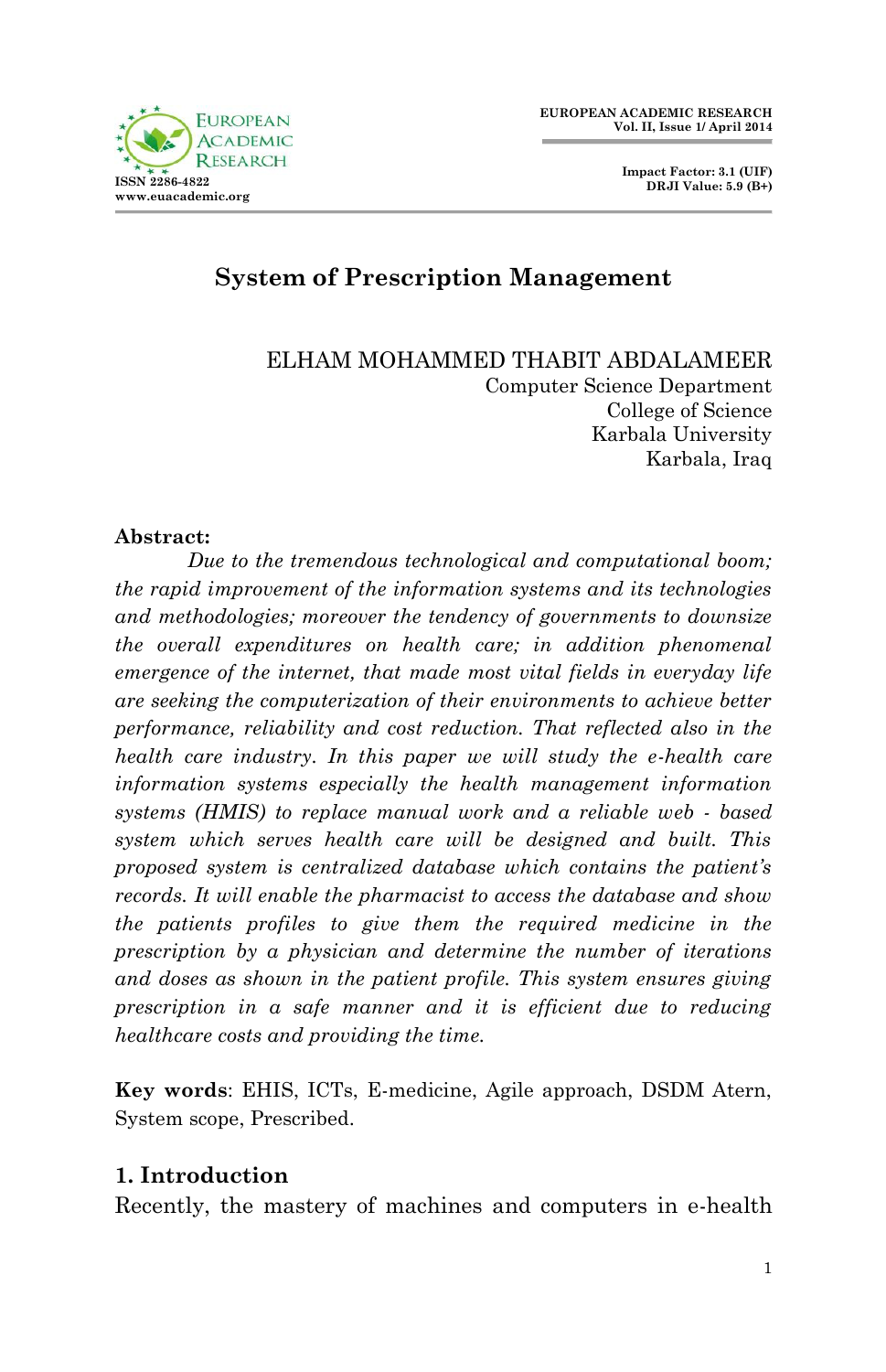has evolved immensely (Chehri et al. 2011); the emergence of ehealth care was a result of the advances in the information. telecommunication and network technologies (Khan et al. 2012). And the Information and Communication Technologies (ICTs) played a significant role to enhance health in both developed and developing countries through improving access to health information and making the services of health more dynamic (Burney et al. 2010) and (Chattopadhyay et al. 2008). As well Remote E-health and e-medicine are causing systematic changes to the traditional health care system and environment. However, applications of E-business and E-commerce concepts to the health care system have resulted in the use of the present low cost and available high speed internet and the wireless technologies have revolutionized the e-health care business. E-health care information systems (EHIS) emphasizes on the application of IT to replace manual work and information-processing tasks. Also to make information flow models used automatically to simulate organizational and managerial activities in health care (Tan, 2005). EHIS is amongst the projects supported under were services promoting health and improving the patients status management (Rezai-Rad et al. 2012).

However, several studies have emerged for support ehealth care information systems, from these studies: There is study studied the barriers for information systems implementation that helped to identify possible ways to overcome these barriers and to propose alternative ways to justify the implementation of ehealth systems (Fitzgerald et al. 2008). While there is study has proposed a cooperative management methodology for the development of privacy solutions for consumer ehealth (Chowdhury and Ray 2007). As well as another study that advanced a web-based system to interactively display image-based electronic patient records for secured intranet and applications of internet collaborative medical (Zhang et al. 2005).

The proposed system will design and build a system for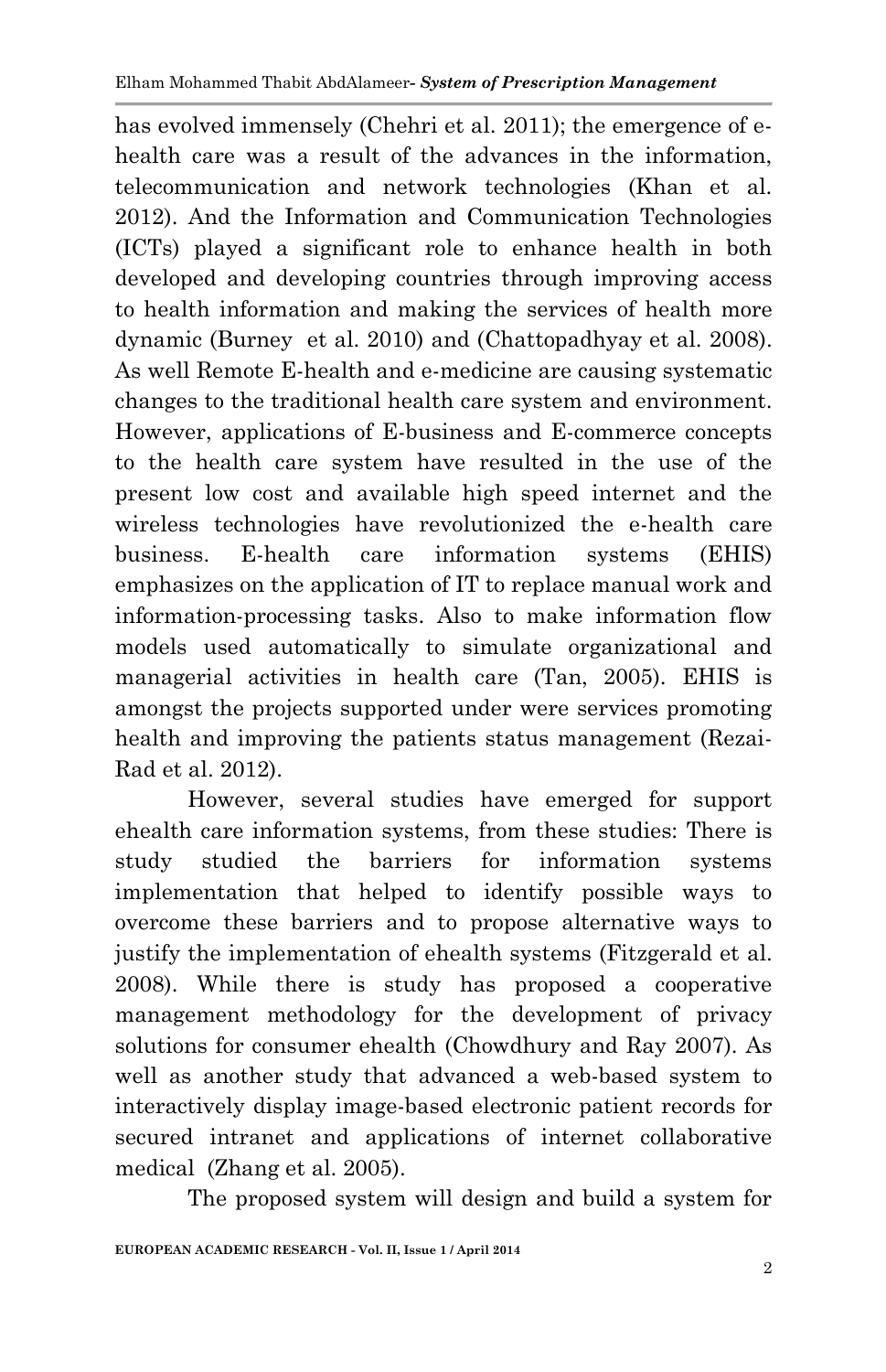e-health care by action in the e-health sector under has sought to access to quality, cost and time reduction, and efficiency of healthcare on level. The patients attend the health centre to record their information; then the nurse will add this information to the system database to be ready to the physician to give them the required treatment. Lastly the pharmacist can access to the system to view the patient's profiles to give them the medicine in the prescribed by a physician. This introduction gave a brief ehealth care information systems and described the overall of proposed system by explained how it does. The rest of this paper is arranged as following: After a discussion the objectives and scope of the proposed system in section 2, section 3 discusses the development lifecycle of this system. Whereas section 4 explains the methodology and tools which used to design and implement the System of Prescription Management. While section 5 illustrates the interfaces and results of this system. Lastly section 6 provides the paper's conclusions.

# **2 Proposed System Objectives and Scope**

The objective of the proposed system is to design and implement a system which serves health care by enables the pharmacist to access the database and show the patients profile to give them the required prescribed by a physician. It is for medical data management in support of evidence-based medicine, scientific and statistical research purposes. It is efficient by reducing healthcare costs and providing time. Also it helps to promote the communication between patient and clinician. The system will be easy implementation and user friendly front end interface.

While the scope of this system is to build a reliable webbased Electronic healthcare technologies support the interaction between patients and health service providers. These technologies promise to provide significant improvements in access to care, efficiency, quality of care, and productivity of the health sector. The system has five users which were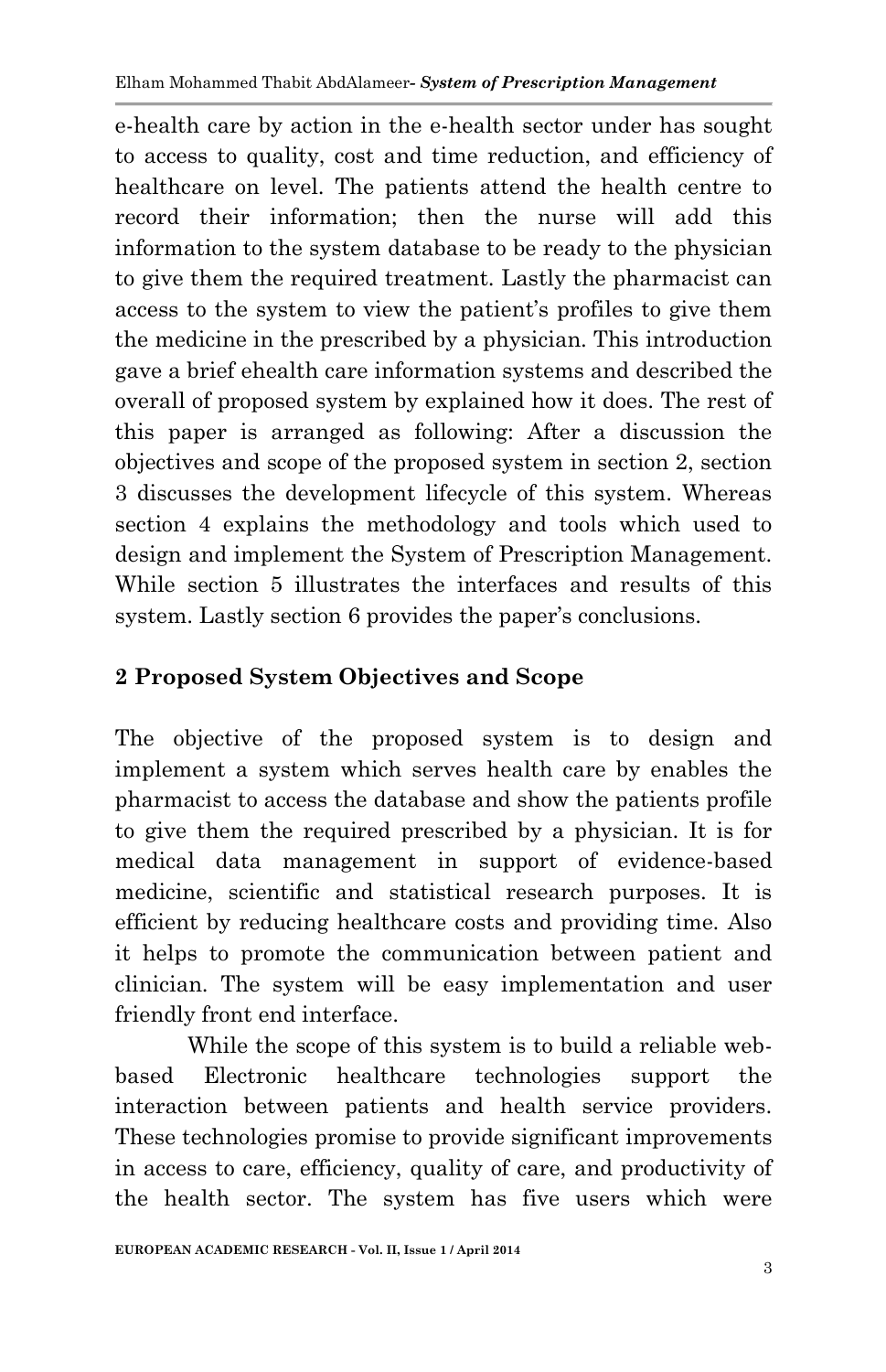identified as: nurse, physician, pharmacist, and admin and each one has collection of functions in this system. The nurse has the ability to register, login in, login out, add new patient profile, search and update the patient information. While the physician is able to register, login in login out, view the patient profile, diagnose the patient's state, and write the prescription. Whereas the pharmacist is able to register, login in login out, search and view the patient profile, and give them the required medicine in the prescribed by a physician. Lastly Administrator has ability to plan, manage database, system backup and supervising (Satziger et al. 2007). Figure 1 shows the scope for System of Prescription Management.



**Fig. 1: Scope for System of Prescription Management**

## **3 Proposed System Development Lifecycle**

The Agile approach was chosen as the lifecycle in the development of System of Prescription Management. To develop and fulfill the project objectives, we will use DSDM (Dynamic Systems Development Method) Atern. It is an agile framework for management and delivery of projects at the right time without any delay. It has emerged for rapid development of technical application that aims to deliver the right solutionsoftware aspects at the right time within fixed budgets. And it is very suitable approach to introduce non-software aspects of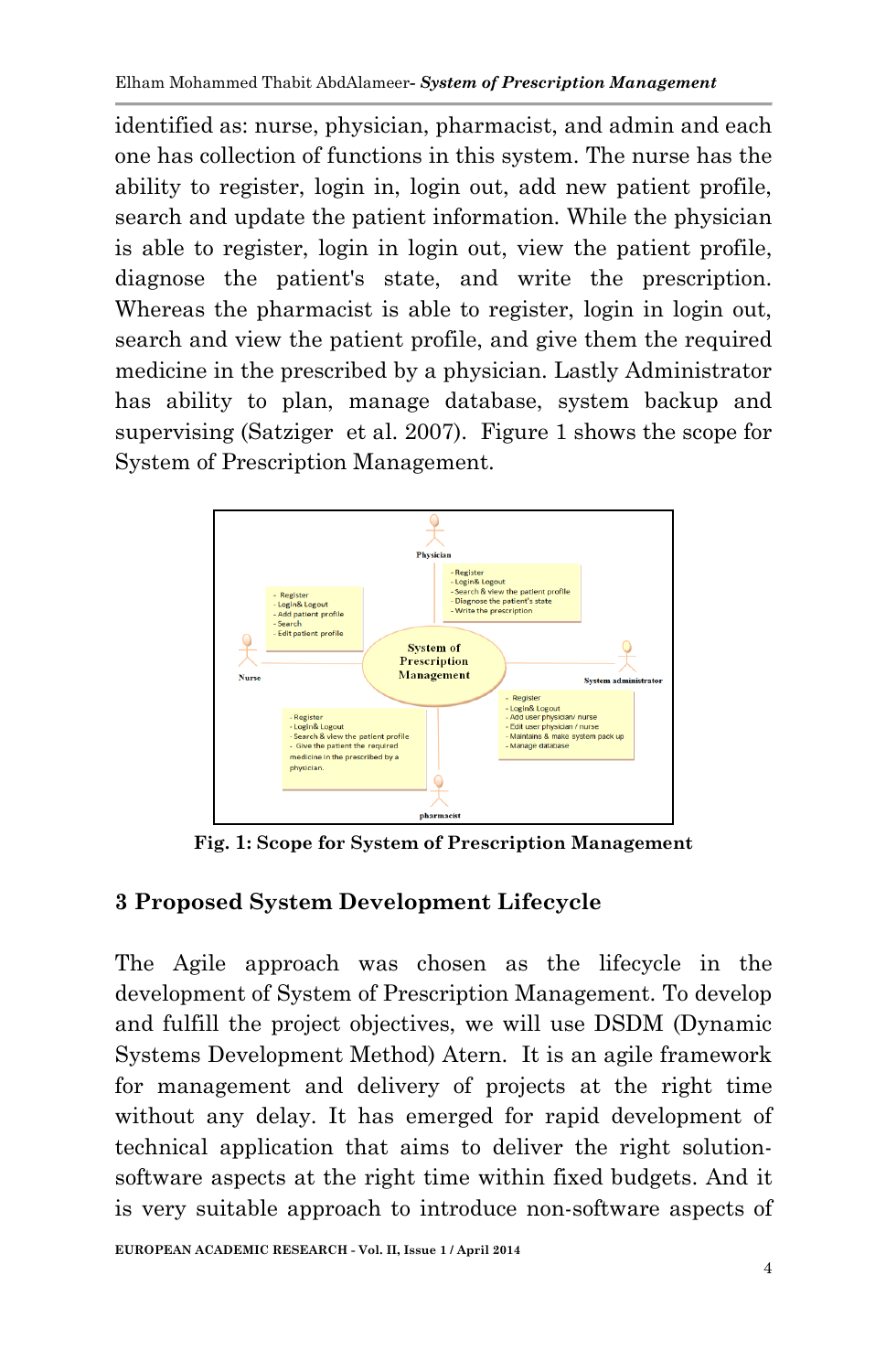development with more ease and flexibility. It is an iterative and incremental approach that confirming continuous user involvement. DSDM Atern has eight guiding principles: Focus on the business need, Deliver on time, Collaborate, Never compromise quality, Develop Iteratively, Build incrementally, Communicate continuously and clearly, Demonstrate control, and Demonstrate control. These principles must be applied in a system (Richards, 2010). However according to Agile approach, the System of Prescription Management will across within seven phases during its lifecycle as shown in figure 2.



**Fig. 2: Lifecycle Prescription Management System**

### **3.1 Requirements Phase Elicitation**

For having a lot of information may be able to be useful to apply System of Prescription Management; we had been an unstructured interview with the physician, nurse and the pharmacist and asked them about the needed requirements to describe the condition of the patient, the needed prescribed by a physician, determine the number of doses and the number of iterations.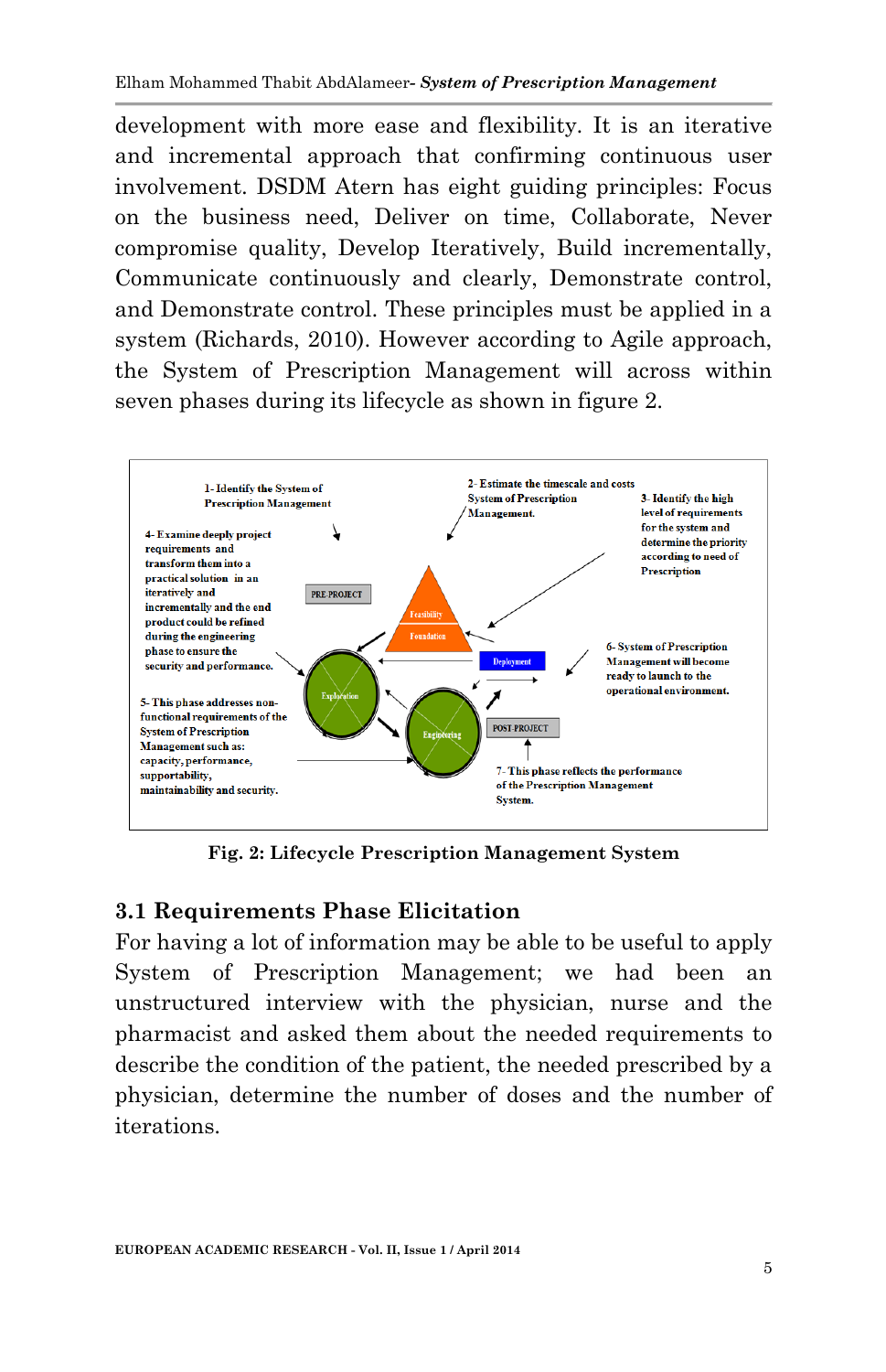### **3.2 Use Case Model**

The Use Case Model was used in System of Prescription Management to identify the diverse actors and on completion of this; it is possible to establish the functional requirements of the final system. In other words, a use case describes "who" can do "what" with the system in question (Malan and Bredemeyer 2001). In the System of Prescription Management, there are five users in the use case diagram. Table 3.1 shows the use case specification to one of the system requirement. While figure 3 shows the system actors and their roles in this system.

| Use Case Name: Add New Patient Profile |                |                                                         |
|----------------------------------------|----------------|---------------------------------------------------------|
| <b>Brief Decryption</b>                |                | Create new patient profile to database of the system.   |
| Primary Actors                         | Nurse          |                                                         |
| Precondition                           |                | Login to the system.                                    |
| Description                            | Step           | Action                                                  |
|                                        | 1              | When the nurse selects add new patient profile from     |
|                                        |                | the menu, the use case will start.                      |
|                                        | $\overline{2}$ | New patient form will be loaded by system               |
|                                        | 3              | The required fields of patient will be entered by nurse |
|                                        | 4              | The nurse will press on the submit button.              |
|                                        | 5              | The system will check and validate the input data.      |
|                                        | 6              | The new patient to the database will be added by        |
|                                        |                | system                                                  |
|                                        | 7              | The system will inform the nurse that the patient has   |
|                                        |                | been successfully added to the system.                  |
| Priority                               | Must           |                                                         |
| Performance                            |                | Response from system                                    |
| Channels to actors                     | Online         |                                                         |
| Post Conditions                        |                | Successfully added the patient to the database.         |
| Alternative Flow                       |                | Entering invalid or unacceptable data.                  |

**Table 3.1: Use Case Specification**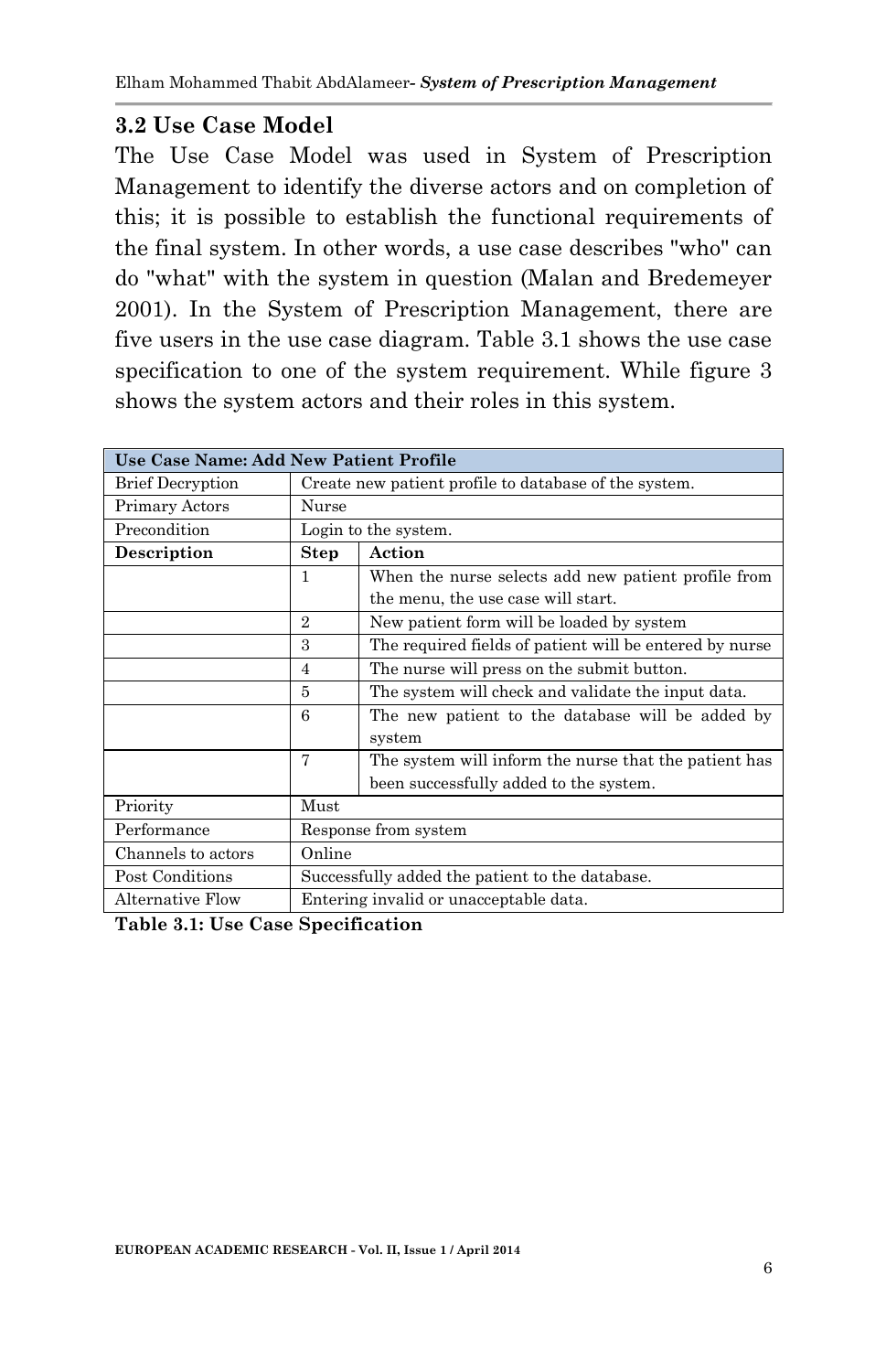

**Fig. 3: Use Cases Models**

### **3.3 System Requirements Analysis**

In any successful system, it is necessary to understand the system requirements throughout its lifecycle; these requirements describe the system functionality or its services. However, it is necessary to understand both functional and non–functional requirements through the lifecycle of Prescription Management System and they should be flexible according to the ehealth system needs (Laplante 2009).

*3.3.1 Functional requirements (FR):* It is described as set of e-health care information system requirements, such as:

**EUROPEAN ACADEMIC RESEARCH - Vol. II, Issue 1 / April 2014**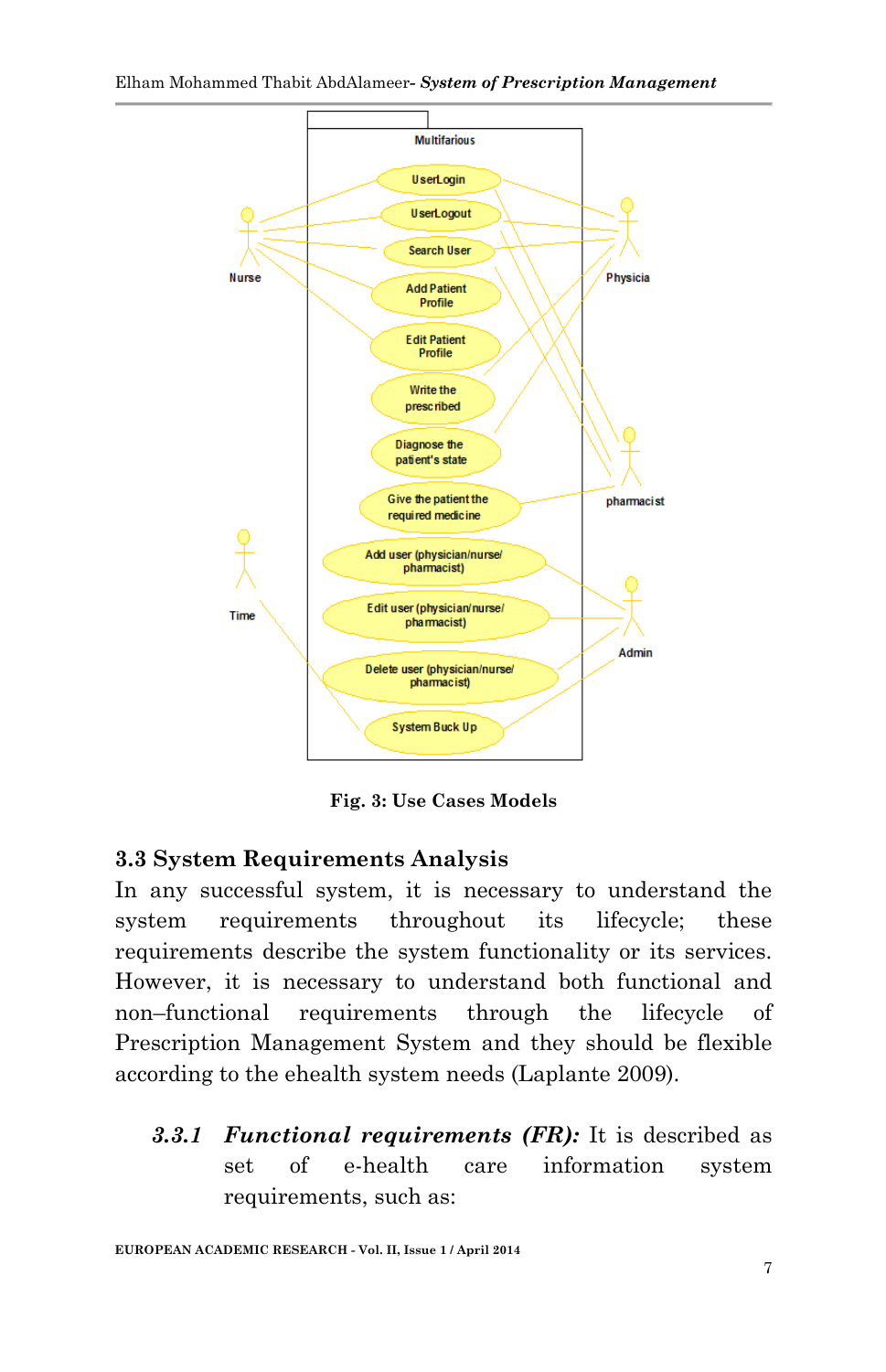- 1. The system has ability to add new account for nurse, pharmacist, and physician.
- 2. The system enables the nurse to add new patient profile.
- 3. The system enables the nurse to search about specify patient.
- 4. The system enables the nurse to update the patient information.
- 5. The system enables the physician to view the patient profile to add treatment.
- 6. The system enables the pharmacist to view the patient profile to give them the required medicine in the prescription by a physician.

| FR1          | Add new patient profile                                                                                                                                     |
|--------------|-------------------------------------------------------------------------------------------------------------------------------------------------------------|
| Descriptions | The system must allow the nurse to create new patient record.                                                                                               |
| Rationale    | The system enables the nurse to create new patient record which<br>includes the personal information of patient such as: name, address,<br>contact infoetc. |

**Table 3.2: One of FR for the system: Add new patient profile**

*3.3.2 Non functional requirements:* They ensure success the system by describing security, usability, stability, compatibility, and performance with database of system, for example the System of Prescription Management must be user friendly and easy to navigate through each section instantly; and the system must have a fast reaction time with the user.

### **3.4 System Users Analysis**

In the System of Prescription Management, five users were identified like: patient, physician, nurse, and pharmacist. The role of each user will analysis in this system, for example, table 3.3 illustrates the role of one user (Pharmacist) of the system (Spinhof and Calvi 2006).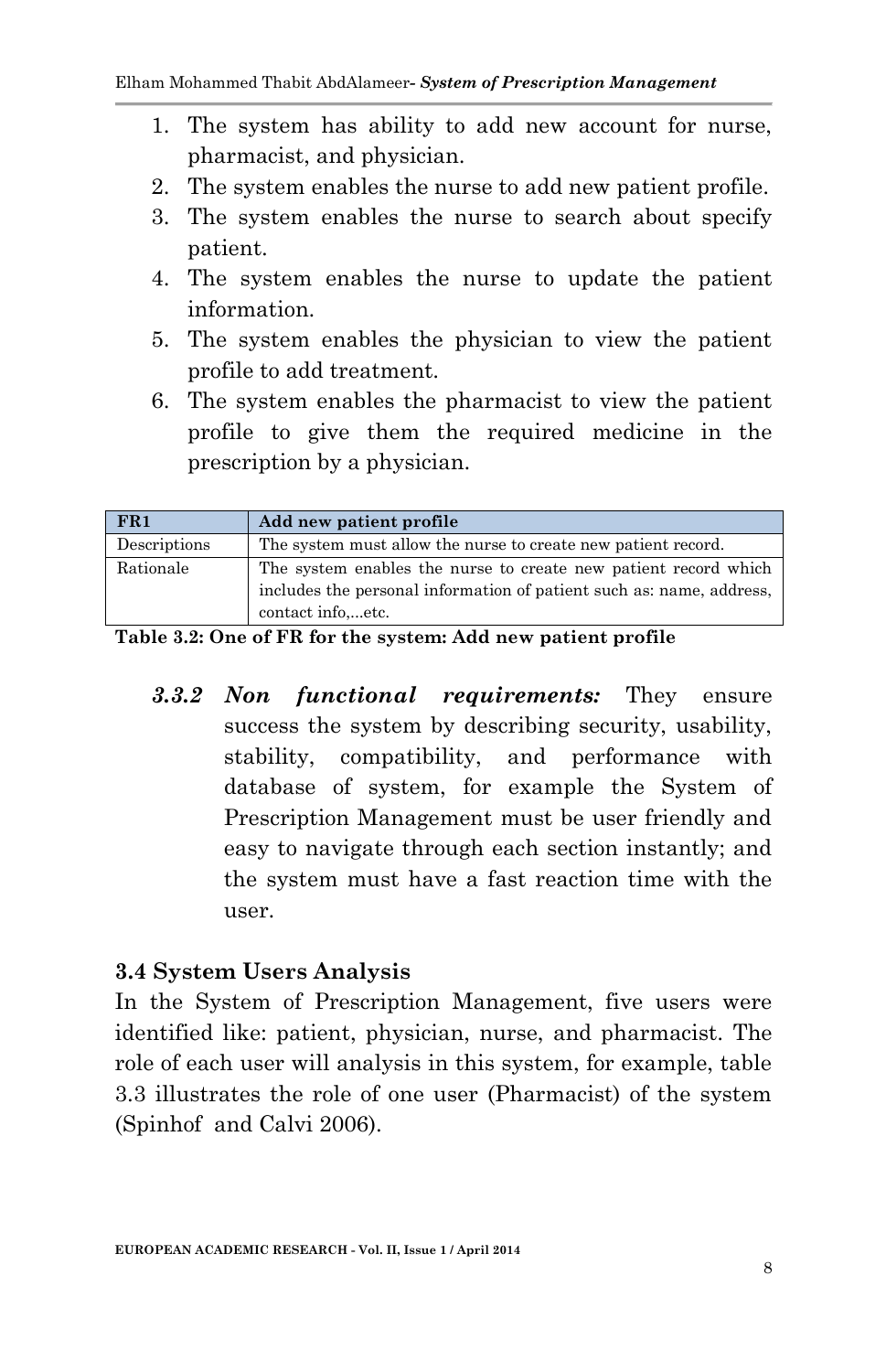| <b>User</b> | Pharmacist                                                          |
|-------------|---------------------------------------------------------------------|
| Role        | The pharmacist has ability to access the database and show the      |
|             | patient profile to give them the medicine in the prescription by a  |
|             | physician and determine the number of iterations and doses as shown |
|             | in the patient profile.                                             |
| Activities  | View the patient profile to validate prescription by a              |
|             | physician.                                                          |
|             | 2.<br>Comment on any symptoms.                                      |
|             | Controlling and distributing medicines.<br>3.                       |
|             | Instruct a patient of the use of medicines and medical<br>4.        |
|             | appliances.                                                         |

**Table 3.3: The role of one user (Pharmacist)**

# **4 System Design Principles**

The clinical database design methodology is divided into three main phases; conceptual, logical and physical design as shown in table 4.1.

| Conceptual     | Data | Data analysis phase: identify data requirements of           |
|----------------|------|--------------------------------------------------------------|
| Model          |      | prescription<br>them<br>management system<br>and capture     |
|                |      | graphically.                                                 |
| Logical Model  |      | Convert the conceptual data model to the selected data model |
|                |      | for implementation, such as relational model.                |
| Implementation |      | Implementation phase using database management system        |
|                |      | (DBMS).                                                      |

**Table 4.1: Clinical Database Design**

The purpose of the design phase is to create a technical solution which satisfies the system needs. Use Case Model and, Use Case Text are used in the design of system.

A use Case Model is a collection of possible scenarios between the system and the external users. While a use Case Specification / Text is a document used to collect the precise details of a use case. It provides a way to collect the functional requirements of a system.

In the database design of system, as database technology moves from the task of supporting paper systems to actually becoming the central digitized health information system. It is very critical phase to build a successful the system.

However when we started to build the system of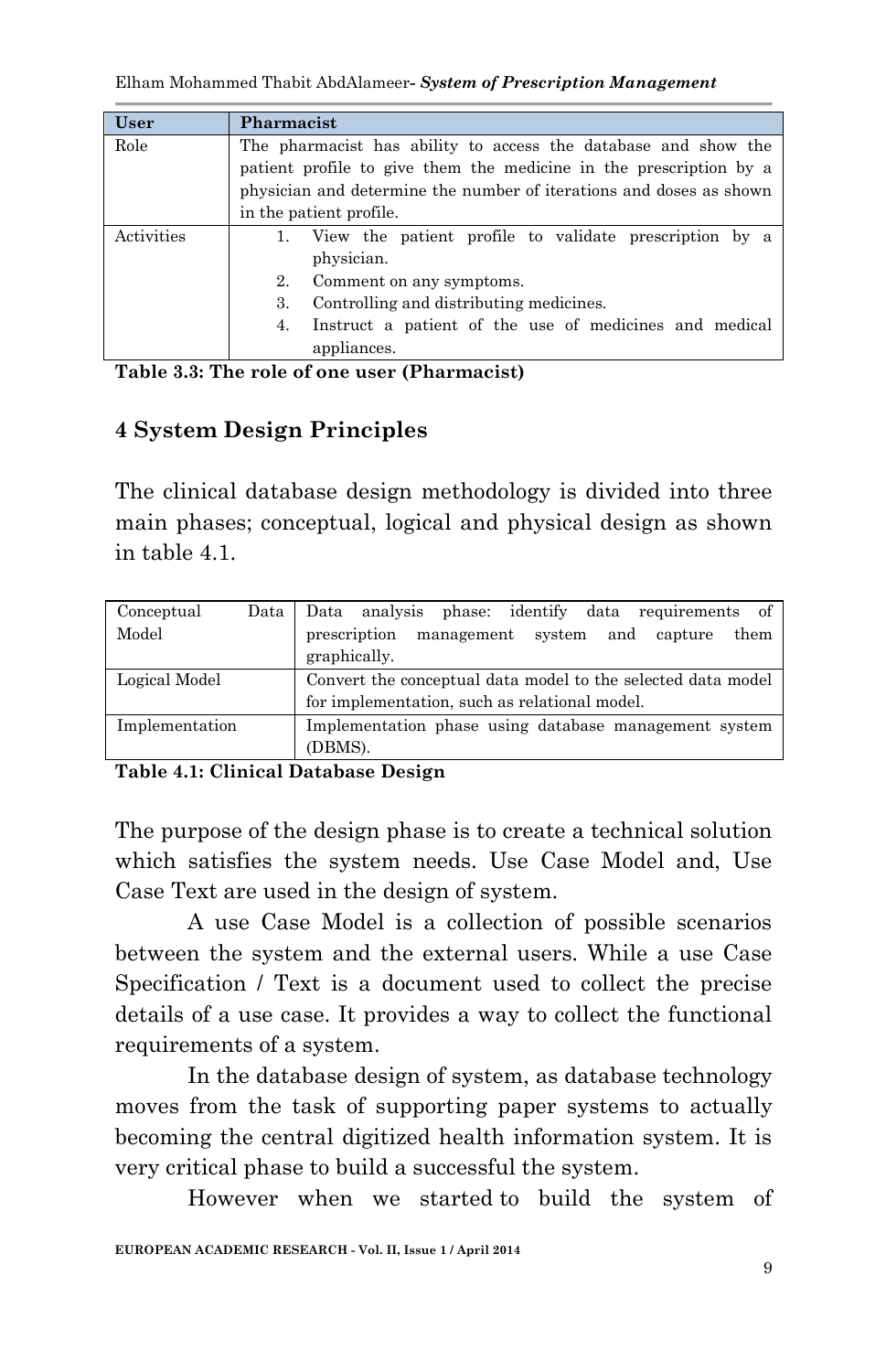prescription management, the methodology of database design involved three main phases: Conceptual, Logical and Physical design (Connolly and Begg 2005).

# **4.1 Proposed System Design**

According to the System Design Principle, the clinical database design of the system of prescription management, involves three phases:

The first phase which is conceptual design describes the relation and the connectivity between all components of this system.

Then the logical data model that consists of specified classes which will become seven tables as shown in table 4.2. After that the table's attributes became fields, and the associations became relationships.

While the last phase in the database design of the system of prescription management is physical design which is to translate the logical database into a physical database which can be implemented using the database management system. This phase will specify the system usability for instance screen layout.

| No. | Table name   | <b>Brief</b>                                                |
|-----|--------------|-------------------------------------------------------------|
| 1.  | Information  | It contains information related to the patients<br>and      |
|     |              | Physician.                                                  |
| 2.  | Patient      | It contains information related to the patient.             |
| 3.  | Nurse        | It contains information related to the nurse.               |
| 4.  | Pharmacy     | It contains information related to prescription and patient |
|     |              | cure.                                                       |
| 5.  | Physician    | It contains information related to physician.               |
| 6.  | Pharmacist   | It contains information related to pharmacist.              |
| 7.  | Prescription | It contains information related to physician, date of       |
|     |              | prescription.                                               |

**Table 4.2: Tables contents of the System of Prescription Management**

## **4.2 System Tools**

The PHP and MySQL tools combination were used in implementation of this system. They are easy yet powerful way to create dynamic system web pages that actually interact with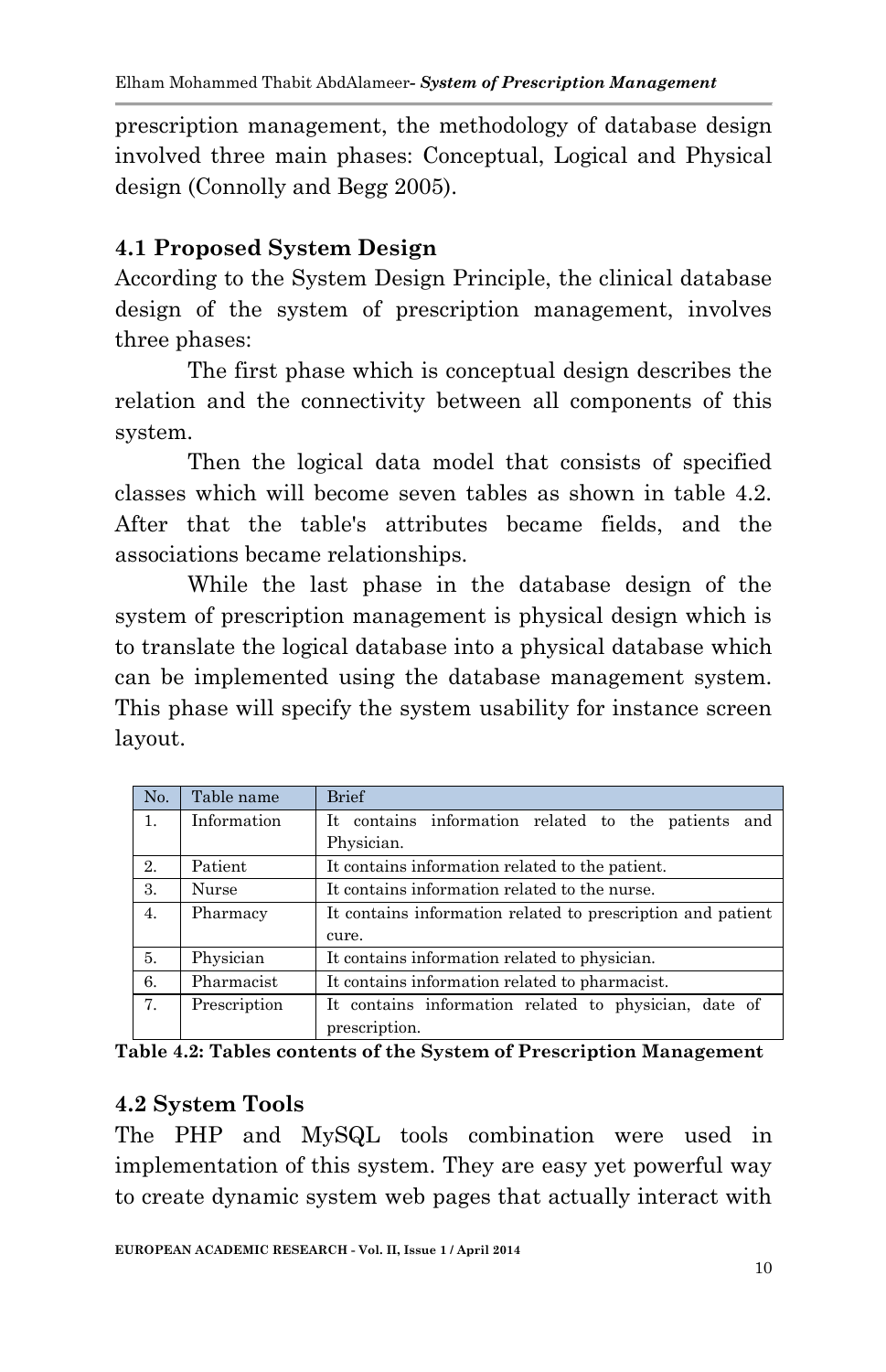the system users. In addition, HTML and CSS were used to create useful and well formatted web pages of the system. While PhpMyAdmin was used to create the database and wampserver, WAMP (Windows Apache MySQL PHP). The WAMP and MySQL use to manage database (Mistry and Misner 2012), and (Valade 2004).

## **5 System Interfaces and Results**

The system interfaces that have been obtained through the implementation of the system of prescription management are the following:

1. When the nurse have access to the system after entering her own username and password; she will enter the patient information. Also she has ability to manage patient profile which includes (add - delete- update the patient information) as shown in figure 4.



**Fig. 4: Nurse page for manage patient's information** 

2. Register Interface: This interface shows the possibility of adding or registers a new account of the system, whether this account is a doctor, pharmacist or nurse.

However the administer has the full access to the system by managing and evaluating the new account whether for the physician, pharmacist or the nurse. Figure 5 shows register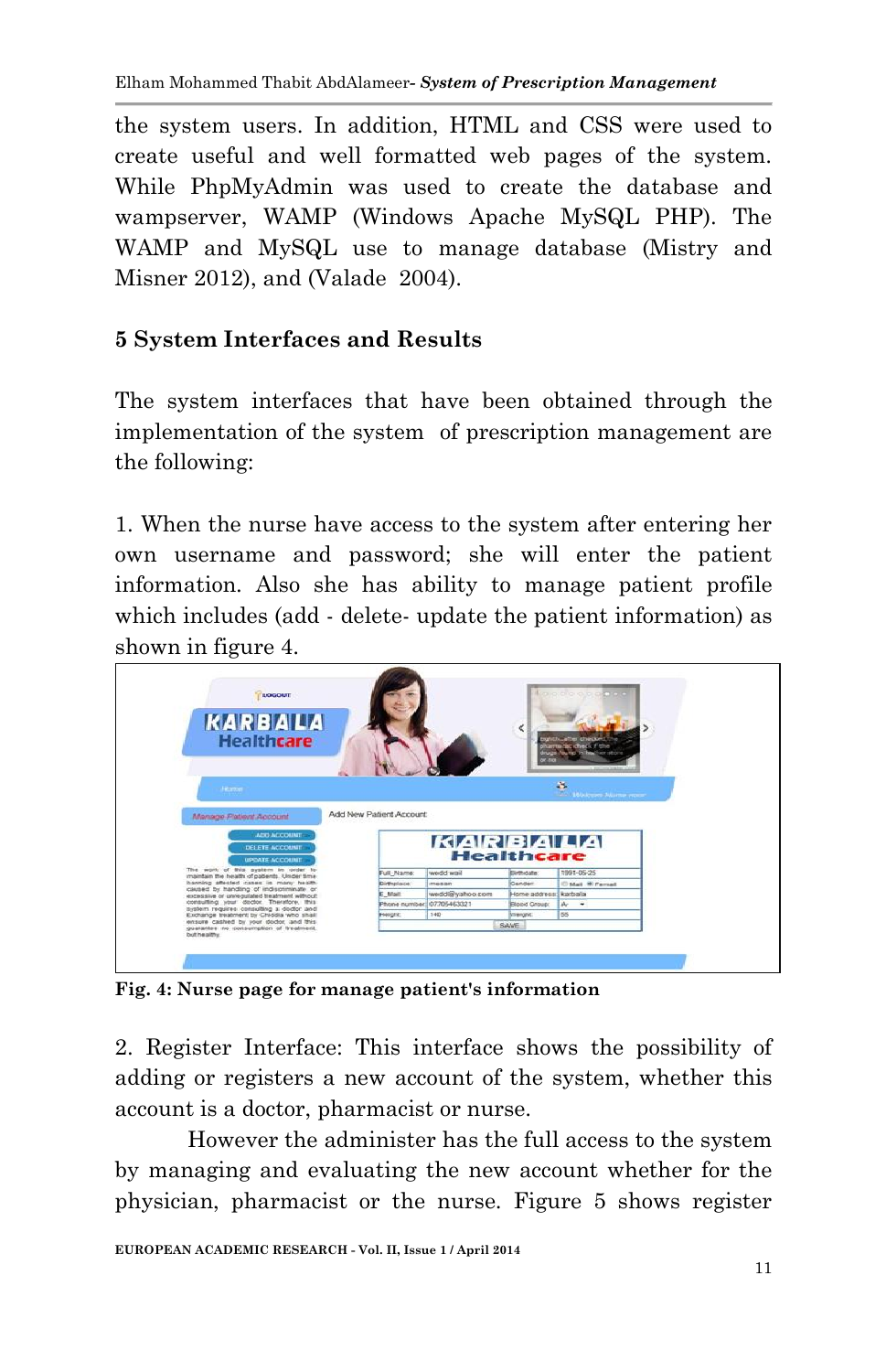#### form page.

| <b>KARBALA</b><br><b>Healthcare</b>                                                                |                                     |                                  |                                                |                                   |  |
|----------------------------------------------------------------------------------------------------|-------------------------------------|----------------------------------|------------------------------------------------|-----------------------------------|--|
| <b>State</b><br>Manage Account                                                                     | Add New Account                     |                                  |                                                |                                   |  |
| <b>ADD ACCOUNT</b><br><b>OKLETE ACCOUNT</b><br><b>UPOUTE ACCOUNT</b>                               | <b>KARBALA</b><br><b>Healthcare</b> |                                  |                                                |                                   |  |
| The work of this system in order to<br>maintain the health of poblerite. Under time                | Full Name:                          | sistem around ad-                | Peassance                                      | pharmacal .                       |  |
| banners affected cause in many health                                                              | Eis Tu Sala                         | 1974 05-18                       | Beholece                                       | <b>Builton</b>                    |  |
| cassed by handling of inductionula or<br>excessive or universities treatment without               | Gender                              | <b>Cittal Williamad</b>          | <b>Maritol Stokys</b>                          | Married<br>۰                      |  |
| consulting your doctor. Therefore, this<br>susters requires consulting a doctor and                | <b>Linuxrate</b>                    | <b>Million</b>                   | Dollarge                                       | medicine                          |  |
| Exchange treatment by Childfa who shall                                                            | Cradeabox Yaar                      | 1505                             | Certificate                                    | Prediction<br>۰                   |  |
| ensure cashed by your doctor, and fris-<br>quarantee no conquiriction of bustment.<br>but tealths. | Competibilitie                      | Steel and Throat.<br>Specialists | Teeckzaton                                     | Permanence Alegria<br>the surpery |  |
|                                                                                                    | Dute<br>Emekse                      | Fest 1800-11-09                  | Duty Gat On The Pitadice Of<br><b>Minurie:</b> |                                   |  |
|                                                                                                    | <b>C. Shart</b>                     | sans)24@yahoo.com                | <b>Nome Address:</b>                           | < .                               |  |
|                                                                                                    | <b>Phone Skynbar</b>                | 07200574432                      | <b>Usercane</b>                                |                                   |  |
|                                                                                                    | <b>Passwort</b>                     |                                  |                                                |                                   |  |
|                                                                                                    |                                     |                                  |                                                | Case: Close                       |  |

**Fig. 5: Register Form Page**

3. When the physician access to the system and looks for the patient's information through the patient's full name, the page in figure 6 will appear.



**Fig 6: Page for search about patient information**

**EUROPEAN ACADEMIC RESEARCH - Vol. II, Issue 1 / April 2014**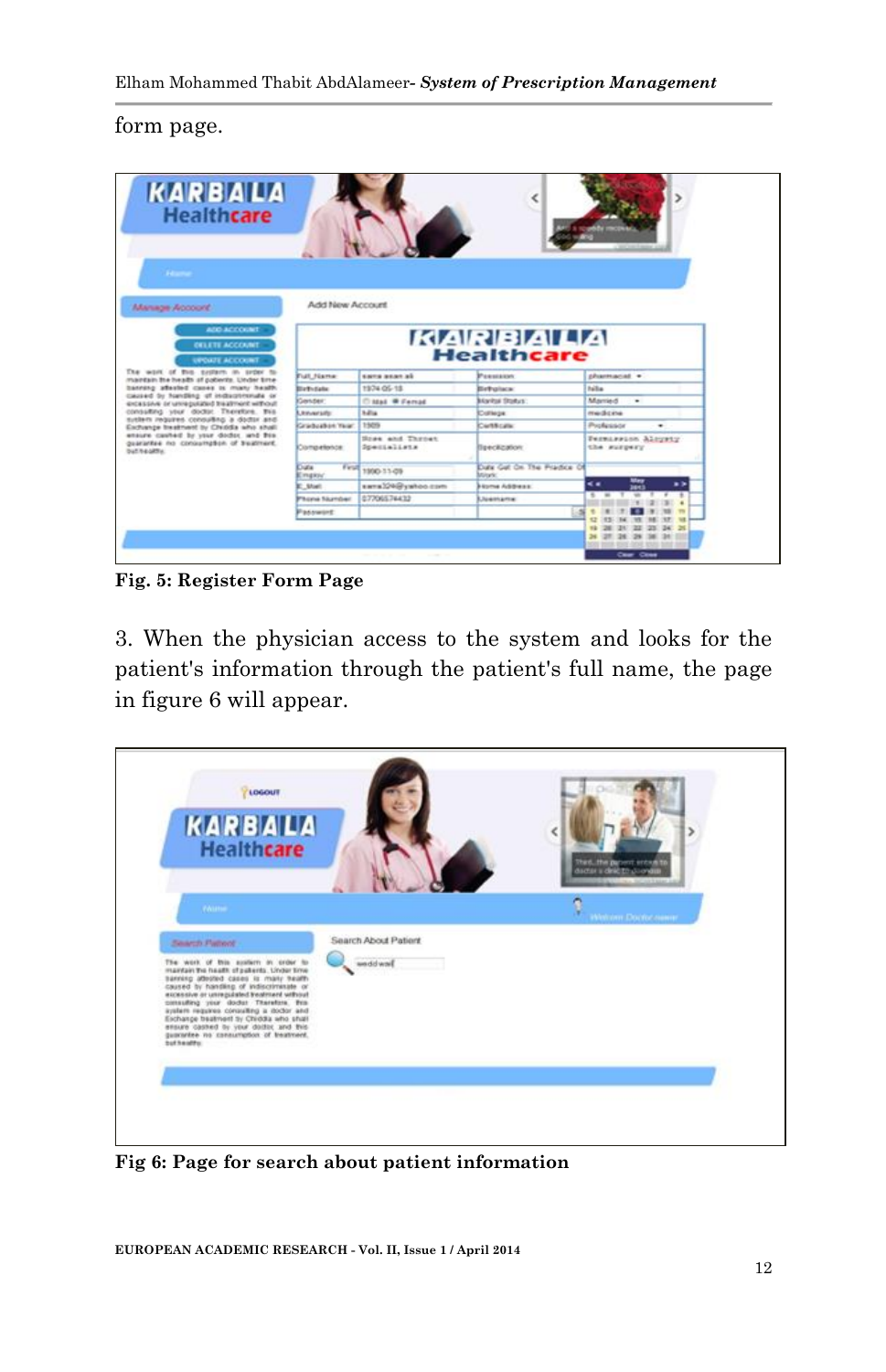4. Figure 7 illustrates the prescribed by a physician.



RX is a symbol of the medical prescription which is known to specialists by clicking on the button "plus" will dangle prescription to start treatment

5. Figure 8 shows the prescription which includes: name of the physician, general competence.

|                      | KARBALA<br><b>Healthcare</b> |           |
|----------------------|------------------------------|-----------|
|                      | The Doctor                   |           |
|                      | nawar wail                   |           |
|                      | <b>Baccalaurate</b>          |           |
|                      | Ophthalmology                |           |
|                      | Laser processes              |           |
| <b>Patient Name:</b> | wedd wail                    |           |
| Date:                |                              |           |
| <b>Medicine</b>      | <b>Medicine Procedure</b>    | Frequency |
|                      |                              |           |
|                      | <b>Save</b>                  |           |

**Fig. 8: Prescription Information**

**EUROPEAN ACADEMIC RESEARCH - Vol. II, Issue 1 / April 2014**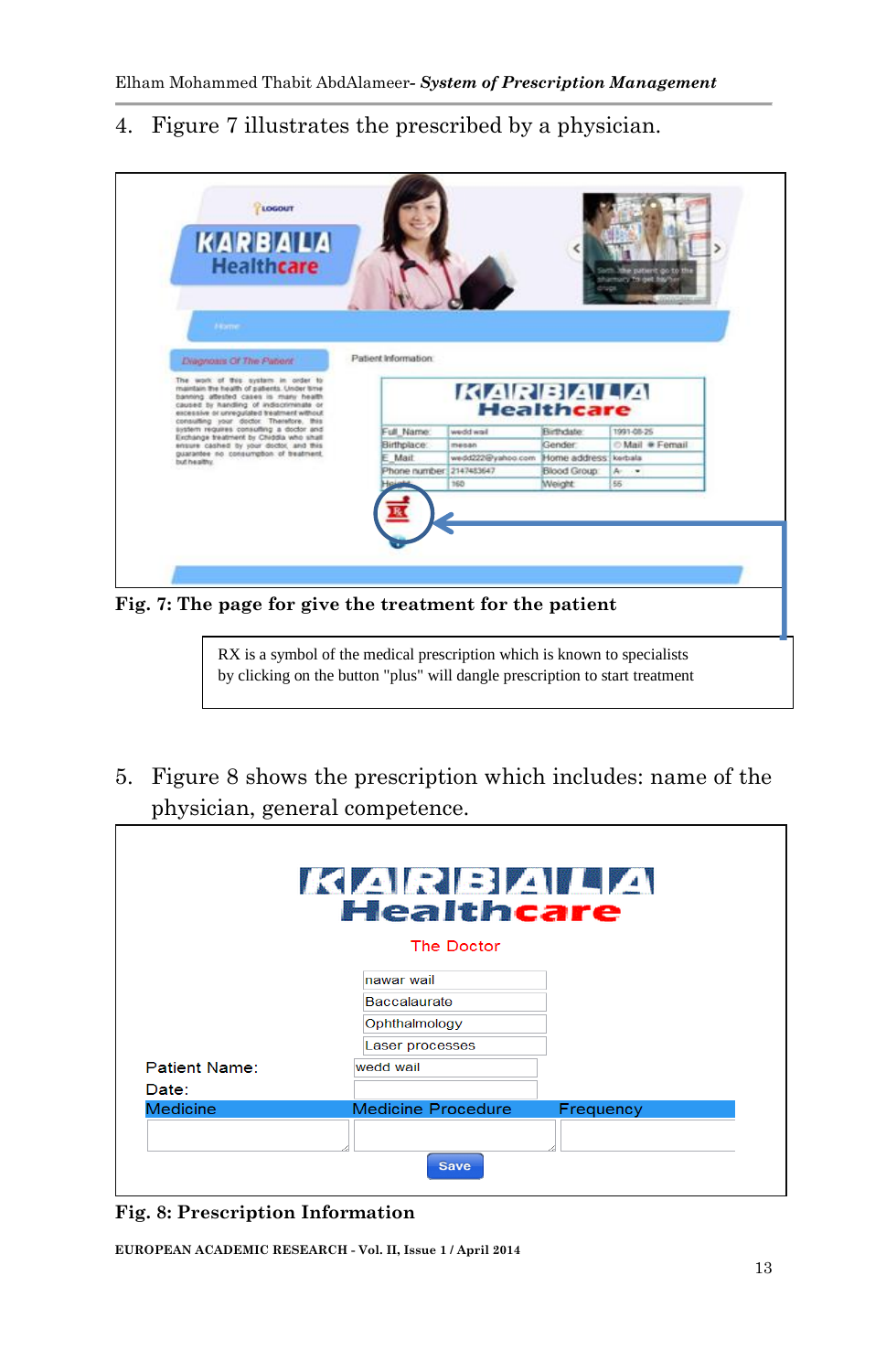6. When the pharmacist access to the system after entering his own username and password; the page as shown in figure 9 will appear for searching about prescription by patient's full name as the following:



**Fig. 9: Pharmacist page for search about patient prescription**

7. Figure 10 shows the prescription will appear to a pharmacist to give the required medicine to the patient.

| LOGOUT                                                                                                                                                                  |                      |             |                   |                              |  |
|-------------------------------------------------------------------------------------------------------------------------------------------------------------------------|----------------------|-------------|-------------------|------------------------------|--|
| <b>KARBALA</b>                                                                                                                                                          |                      |             |                   |                              |  |
|                                                                                                                                                                         |                      |             |                   |                              |  |
| <b>Healthcare</b>                                                                                                                                                       |                      |             |                   |                              |  |
|                                                                                                                                                                         |                      |             |                   |                              |  |
|                                                                                                                                                                         |                      |             |                   |                              |  |
|                                                                                                                                                                         |                      |             |                   |                              |  |
|                                                                                                                                                                         |                      |             |                   |                              |  |
| <b>Disgnosis OF The Patient</b>                                                                                                                                         | Patiers information: |             |                   |                              |  |
| The work of this custom in order to                                                                                                                                     |                      |             |                   |                              |  |
|                                                                                                                                                                         |                      |             |                   | <b>KARBALA</b>               |  |
| maintain the health of patients. Under time<br>banting attested cases is many health                                                                                    |                      |             |                   |                              |  |
| caused by handless of indiscriminate or<br>escessive or unregulated treatment without                                                                                   |                      |             | <b>Healthcare</b> |                              |  |
|                                                                                                                                                                         |                      | <b>Date</b> | 2013-05-05        |                              |  |
| consulting your doctor. Therefore, this<br>system requires consulting a doctor and<br>Exchange treatment by Chrodia who shall<br>ensure cashed by your doctor, and this |                      | Medicine    |                   | Medicine Procedure Frequency |  |
| guarantee no comsumption of treatment.<br>but healthy.                                                                                                                  |                      | Eanogesid   | tablet            |                              |  |
|                                                                                                                                                                         |                      |             |                   |                              |  |
|                                                                                                                                                                         |                      |             |                   |                              |  |
|                                                                                                                                                                         |                      |             |                   |                              |  |

**Fig. 10: The prescription**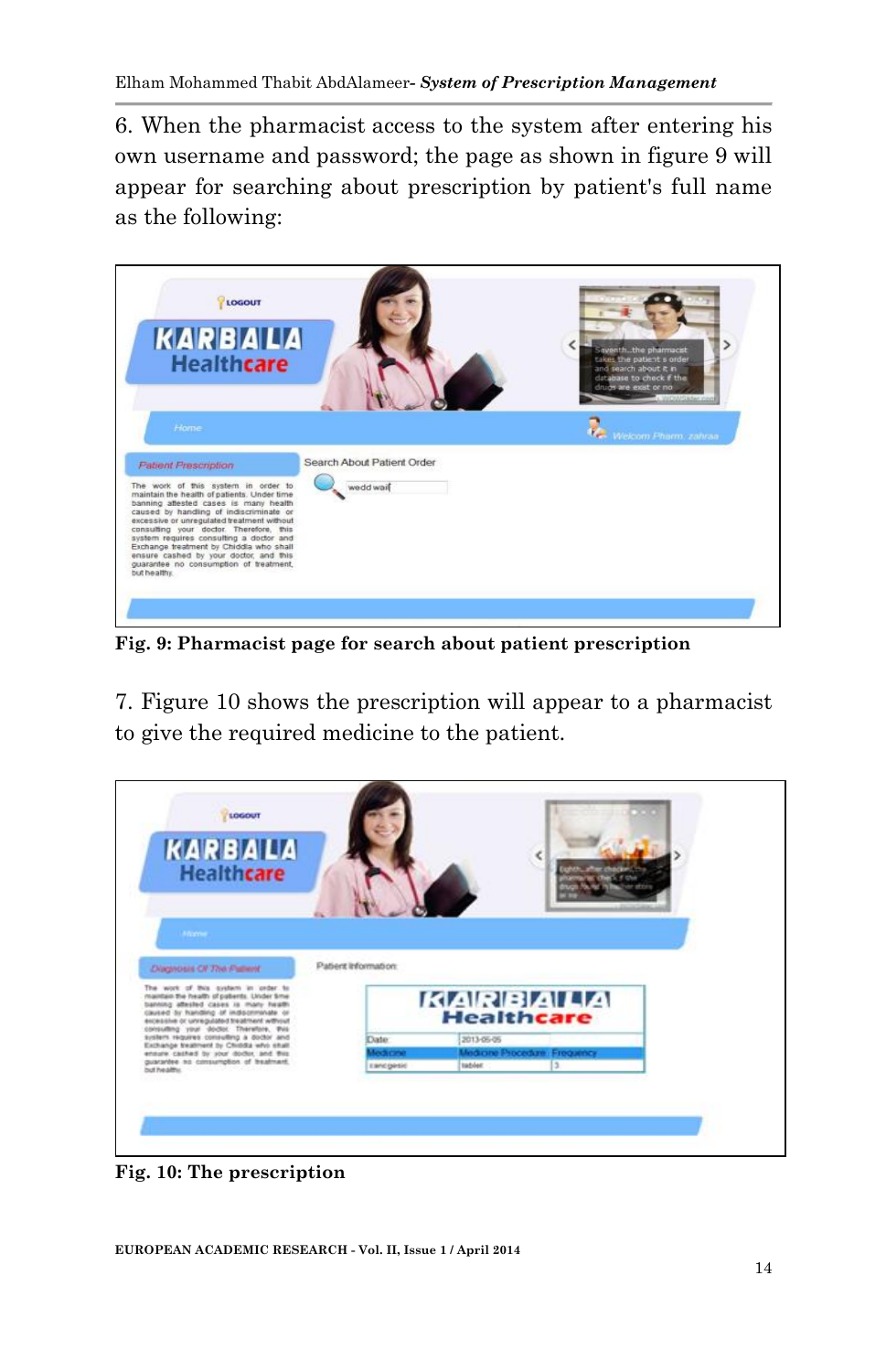### **6 Conclusions**

In this paper we introduced the system of prescription management. This system has been presented the design and built a reliable data-based system for the treatment of the patient exchange lawfully and correctly. It contributed to enhance the quality of healthcare services and reducing their cost. And it has the ability to giving insight into perfect diagnosis and treatment of the patients also as enhancing the providing of services. However, after implementation the system of prescription management, it will be capable of achieving the following:

- 1. Ensures the security and privacy via safe access;
- 2. Ensures giving prescription by the physician in a safe manner;
- 3. Reduces maintenance costs because this system will be managed by a higher level language with easier database connection;
- 4. Processes the medical data with efficiency, reliability security manner;
- 5. Provides the best control of medicine use;
- 6. Executes the required functions of software in dependability and consistency;
- 7. Reduces the healthcare costs and provides time to the health care providers;
- 8. Helps to promote the communication between patient and clinician;
- 9. Supports and increases health awareness, and enhances decision making;
- 10. It can be viewed as an integrated field which deals with the following:
	- o E-record keeping and e-health operational analysis;
	- o E-health technology management.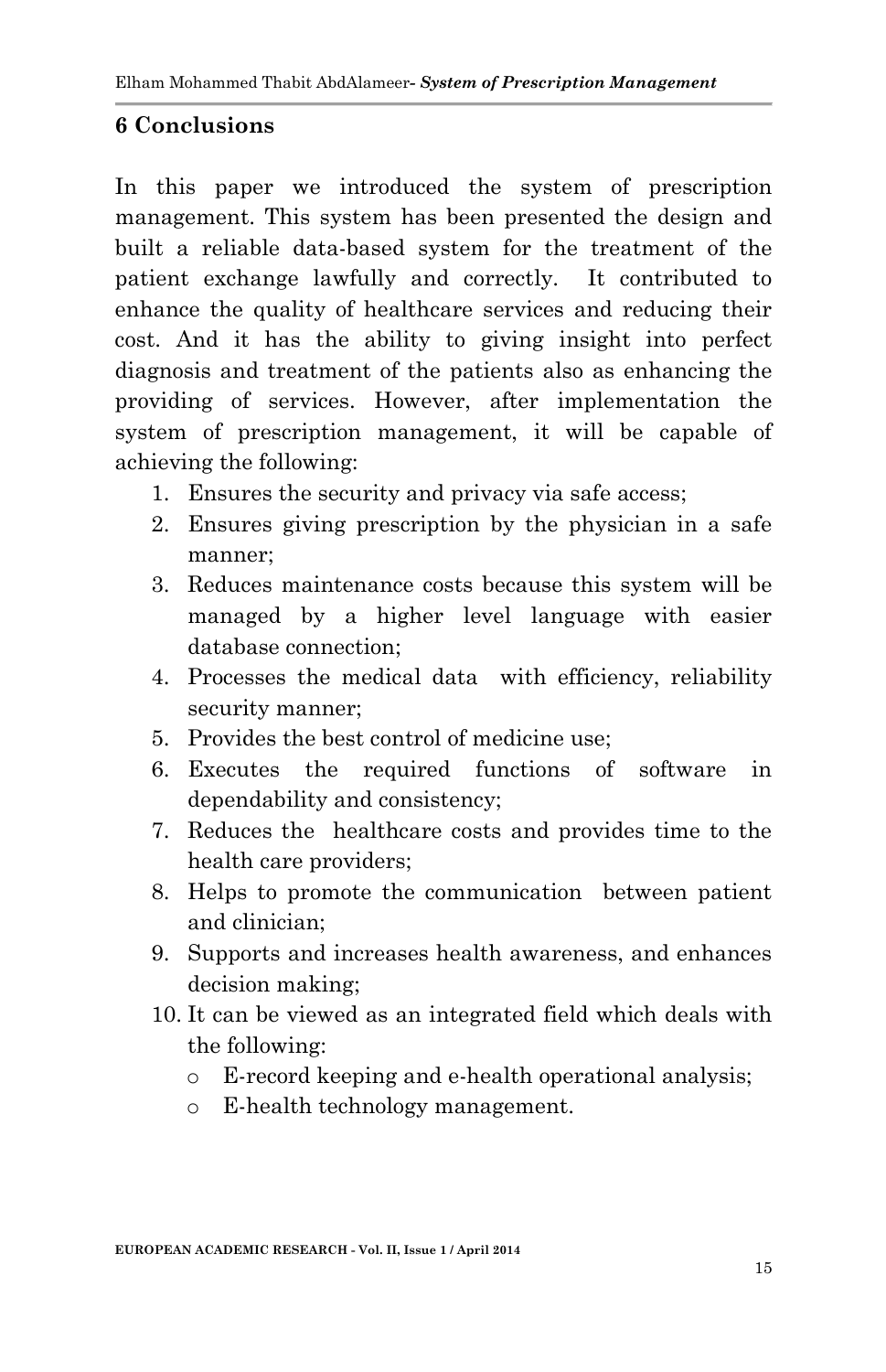### **BIBLIOGRAPHY:**

- Burney, S. M. Aqil, N. Mahmood et al. 2010. ''Information and Communication Technology in Healthcare Management Systems: Prospects for Developing Countries'' *International Journal of Computer Applications* Volume 4(2).
- Chattopadhyay, S., Junhua Li et al. 2008. "A Framework for Assessing ICT Preparedness for e-Health Implementations." *Conference Publications* 124 - 129.
- Chehri, A., Hussein T. Moutah. 2011. *Survivable and Scalable Wireless Solution for E-health and Emergency Applications.* In EICS4MED 2011. Proceedings of the 1st International Workshop on Engineering Interactive Computing Systems for Medicine and Health Care. Edited by Ann Blandford, Giuseppe De Pietro, Luigi Gallo, Andy Gimblett, Patrick Oladimeji, and Harold Thimbleby. Pisa, Italy.
- Chowdhury, A. and P. Ray. 2007. "Privacy Management in Consumer e-Health." Conference Publications 29 - 33.
- Connolly, T. and C. Begg. 2005. *Database Systems: A practical Approach to Design, Implementation, and Management*. 4th Edition. Wesley.
- Fitzgerald, G., P. Piris et al. 2008. "Identification of Benefits and Barriers for the Adoption of E-Health Information Systems Using a Socio-Technical Approach." Proceedings of the ITI 2008 30th Int. Conf. on Information Technology Interfaces, June 23-26, 2008, Cavtat, Croatia.
- Khan, Z. and E. Michelson. 2012. "The Rockefeller Foundation, Accelerating Development Using the Web: Empowering Poor and Marginalized Populations Geoge Sadowsky, ed"*,* Foreword from the Rockefeller Foundation, World Health Organization [2012].
- Laplante, Phil. 2009. *Requirements Engineering for Software and Systems.* (1st ed.). Redmond, WA: CRC Press.